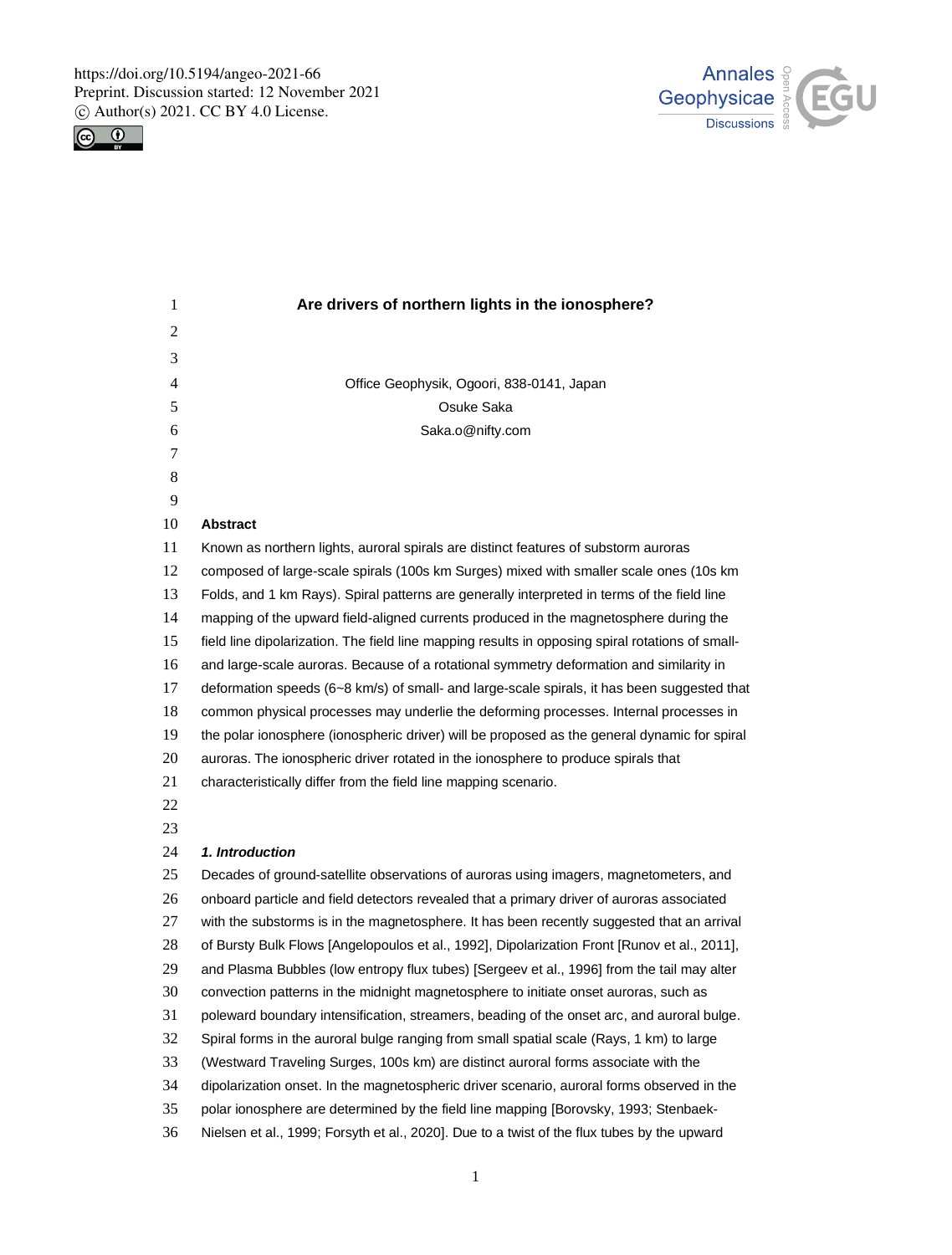https://doi.org/10.5194/angeo-2021-66 Preprint. Discussion started: 12 November 2021  $\circ$  Author(s) 2021. CC BY 4.0 License.





 viewed in a direction parallel to the background magnetic fields as proposed by the current sheet model [Hallinan, 1976; Nikolaev et al., 2015]. Meanwhile, negative charge excess, charge sheet deposited by auroral electron precipitations, or electron beams produced an opposite rotation of the spiral auroras [Oguti, 1974; 1978; Hallinan, 1970]. The charge sheet model was applied to small-sale spirals (Rays), while large-scale spirals are supposed attributable to the current sheet model [Hallinan, 1976]. Oguti (1975) however argued that the similar deformation processes among small and large-scale spirals suggest that general dynamics may produce small to large scale sizes. Oguti (2010) described spiral auroras in the auroral bulge as a whole "S- fractal manifold aurora". To explain consistent rotations from small-scale to large-scale spirals, we propose the existence of internal processes in polar ionosphere which generate substorm auroras. This new scenario is referred to as ionospheric injection [Saka, 2019, 2021] and is summarized in Sect. 2. In Sect. 3, the ionospheric injection scenario will be adopted to explain spatial scale size, shapes, rotation, growth time, and potential drop associated with the spiral auroras. In Sect. 4, example of large-scale spirals triggered by the onset of field line dipolarization is presented. Summary and discussion of this scenario is given in Sect. 5. *2. Summary of ionospheric injection scenario*

field-aligned currents, auroral motion in spirals would show counterclockwise rotations

 The ionospheric injection is first triggered by westward electric fields transmitted from the convection surge in the magnetosphere in association with dipolarization onset. In the E- layer, localized westward electric fields yield electron accumulation (negative charge region) in lower latitudes while ions are left behind (positive charge region) in the higher latitudes because of differing electron and ion mobility in the E-layer. Local breakdown of the charge neutrality in the ionosphere may immediately feedback to the magnetosphere by imposing imbalance in distributions of ions and electrons along the field lines. This imbalance can be understood by attracting ions (electrons) earthwards and repelling electrons (ions) tailward along the field lines by the appearance of negatively (positively) charged regions in the ionosphere. As a result, parallel electric fields directing upward (downward) are produced along the field lines from negatively (positively) charged regions in the ionosphere. The evaporations of ions (electrons) from negatively (positively) charged regions associated with parallel electric fields would interrupt the perfect neutralization of the ionosphere by the Pedersen currents but achieve quasi-neutral equilibrium of the ionosphere.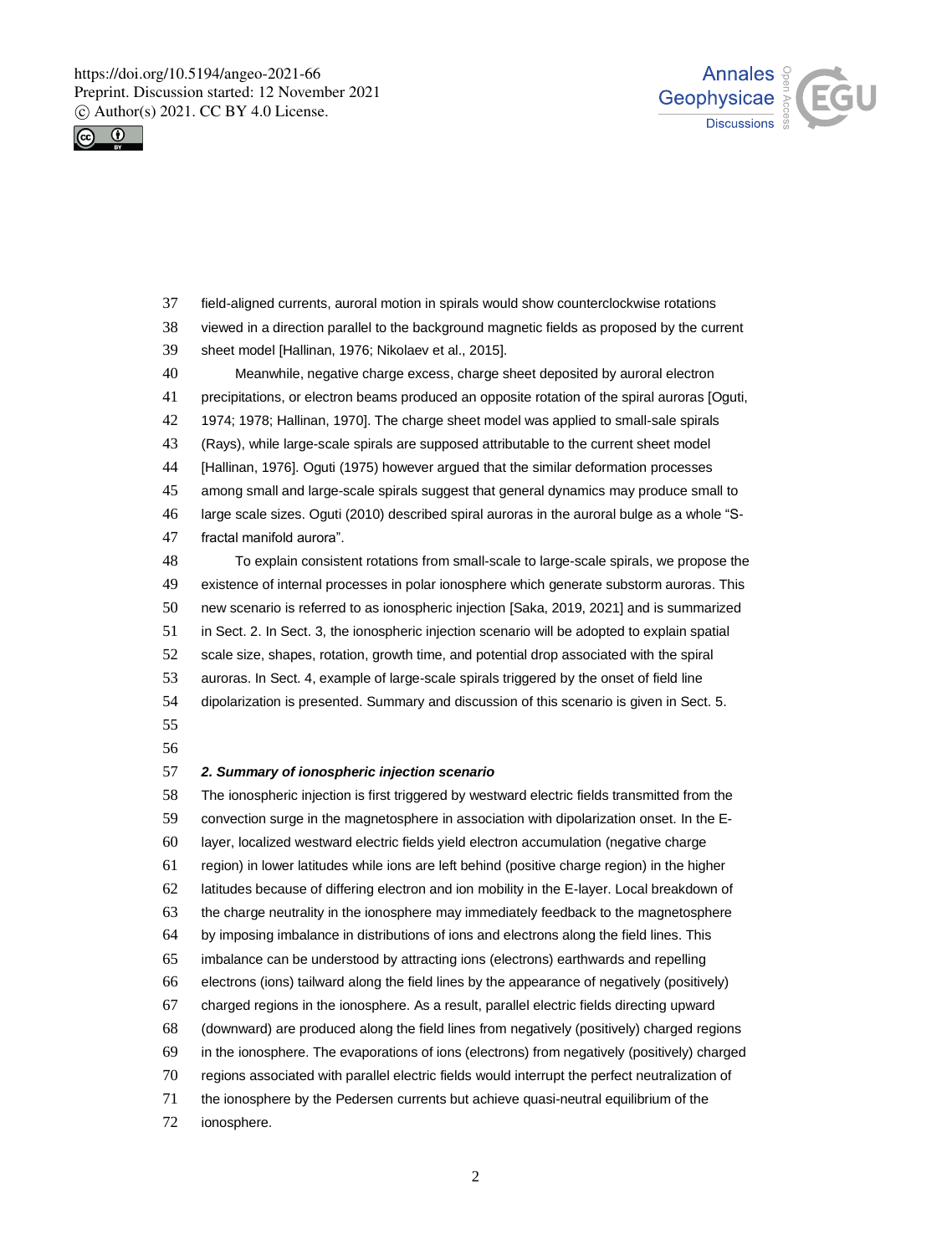https://doi.org/10.5194/angeo-2021-66 Preprint. Discussion started: 12 November 2021  $\circ$  Author(s) 2021. CC BY 4.0 License.





 Cold plasmas thus evaporated from the polar ionosphere are transported along the dynamical trajectories to the magnetosphere conserving the total energy (including electrostatic potentials) and first adiabatic invariant. However, ions/electrons traveling in accelerating potential gradients lose perpendicular and lower velocities in parallel component, leaving only the energetic part of ionospheric plasmas collimated along the field lines. While for ions/electrons traveling in the potential barrier, they do not change original pitch angle distributions and energies in the ionosphere. In the magnetic mirror geometry, pitch angle anisotropies of evaporated ions/electrons further develop initial 81 potential gradients along the field lines. The potential drop would develop to retain sufficient energies for driving auroral precipitations in low altitude acceleration regions. Auroras are excited locally in the negatively charged regions, and black auroras are from positively charged regions in the ionosphere. Negatively charged and positively charged regions in the ionosphere correspond to electron rich and ion rich regions and are referred to as ion and electron holes, respectively. 

## *3. Modeling the northern lights*

 An auroral sheet expanding in east-west directions appears at the low-latitude end of the flow channel created by the westward component of transient electric fields. The auroral sheet can be interpreted as 1-D ion hole along longitudes. Because longitudinal extent of the sheet is limited, perpendicular electric fields converging in the center of the sheet 94 develop. Figure 1 depicts amplitude profiles of electrostatic potential  $(\Phi)$ , electric fields (*E*), and density difference between ions and electrons ( $n_i - n_e$ ) in the sheet. *X* denotes a distance from the center of the sheet. Amplitudes of  $\Phi$ ,  $E$ ,  $n_i - n_e$ , and distance X are in arbitrary scale. The sheet (-40 < X < 40) is composed of electron rich regions ( $n_e > n_i$ ) in  $-27 < X < 27$  and ion rich walls ( $n_i > n_e$ ) peaked at *X* = -37, 37. Total charges of ions and electrons are balanced in the sheet. The electron rich regions did not uniformly expand but have two peaks at *X* = -18 and 18, because converging electric fields transported electrons towards the ion rich walls at *X* = -37, 37, though the velocity was two orders of magnitudes smaller than the ExB drift at 100km in altitudes [Kelley, 1989]. The profile of the density difference  $(n_i - n_e)$  is integrated with X to calculate electric fields and electrostatic 104 potentials. It is assumed that this potential structure was retained for some time (~ 1 min),

105 because ion holes are continuously produced by the arriving transient electric fields.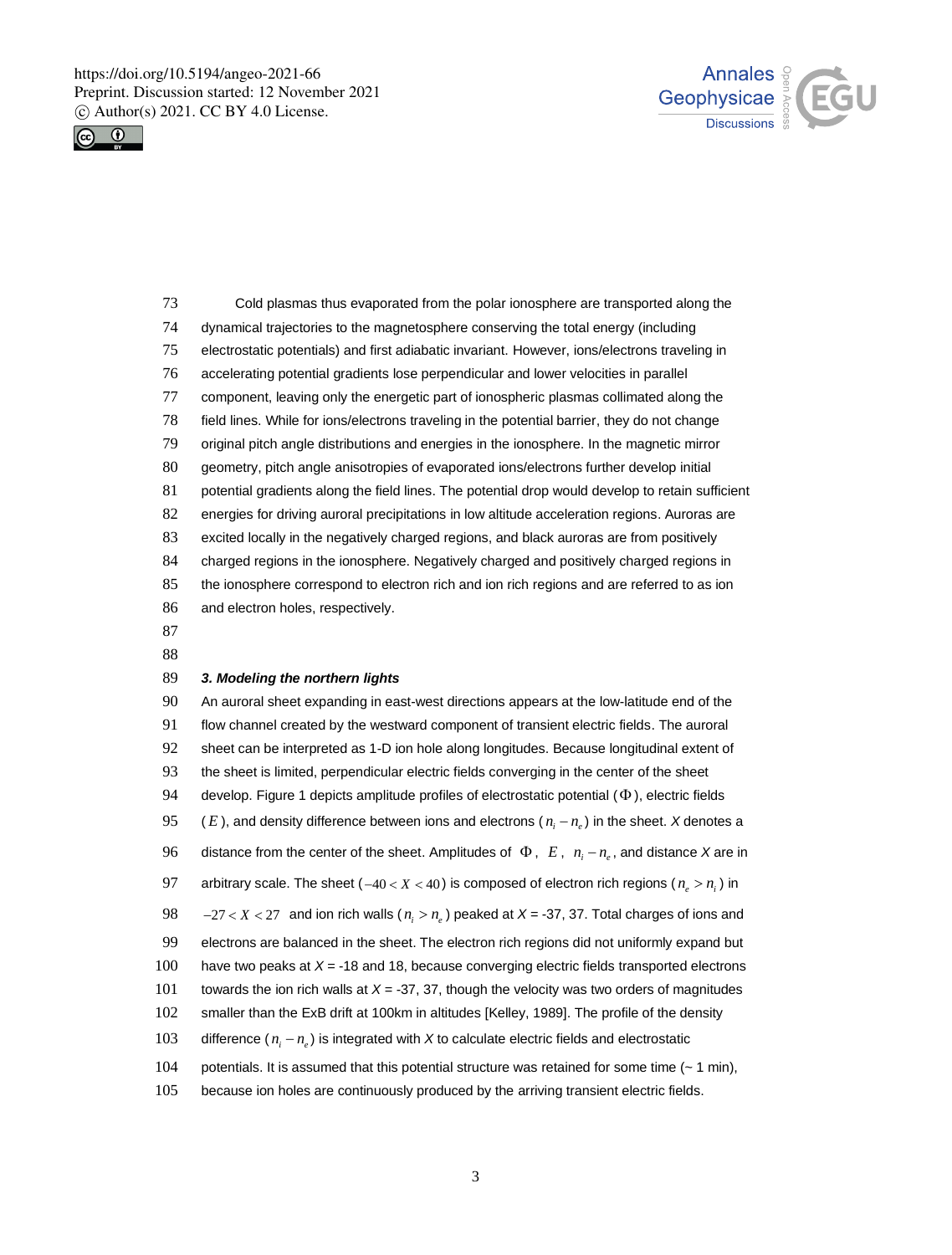https://doi.org/10.5194/angeo-2021-66 Preprint. Discussion started: 12 November 2021  $\circled{c}$  Author(s) 2021. CC BY 4.0 License.<br> $\circled{c}$ 





| 106 | A winding motion of auroral sheet is calculated in $-20 < X < 20$ through ExB drift                      |
|-----|----------------------------------------------------------------------------------------------------------|
| 107 | using convergent electric fields and magnetic fields pointing downward (northern                         |
| 108 | hemisphere). It is assumed that (1) one dimensional potential profile in Figure 1 is                     |
| 109 | conserved during the winding motion, (2) the auroral acceleration region follows the motion              |
| 110 | of ion holes, (3) there are no auroras in ion rich regions. The results are shown in Figure 2            |
| 111 | in which auroral sheet rotated clockwise around the center viewed in a direction parallel to             |
| 112 | the background field lines. Auroral sheet developed expanding its length during rotation                 |
| 113 | and left folding pattern at the center. Growth time of the spiral aurora ( $\Delta t$ ) can be given by, |
| 114 | $\Delta t = r/v$ . Here, r is scale size of the spiral aurora, and v is convection velocity defined by   |
| 115 | electric field drift. For the small-scale Rays $(r = 1km)$ , the growth time could be estimated to       |
| 116 | be 0.125 sec for drift velocity of the order of 8 km/s [e.g., Oguti, 1975], while for large-scale        |
| 117 | Surges ( $r = 1000$ km), the growth time increased to 125 sec (2.1 min) with the same electric           |
| 118 | field intensity ( $E = 400$ mV/m at V=8 km/s). Electric field intensities independent of the scale       |
| 119 | size of spiral aurora suggest that the converging electric fields in the auroral sheet are               |
| 120 | effectively shielded by the positive potential barriers peaked at $X = -37$ , 37. For the                |
| 121 | converged electric fields with mean amplitudes of the order of 0.2V/m, the potential drop for            |
| 122 | the small-scale Rays ( $r = 1$ km) could be 100V, while for the large-scale Surges ( $r =$               |
| 123 | 1000km) the potential drop could be 100kV in the polar ionosphere.                                       |
| 124 | The winding forms of the auroral sheet was affected by the potential profiles in auroral                 |
| 125 | sheet. For the case where electron rich regions have a single peak at the center $(X = 0)$ ,             |
| 126 | winding motion that resembled jetting from the rotating nozzle was obtained (not shown).                 |
| 127 |                                                                                                          |
| 128 |                                                                                                          |
| 129 | 4. Large-scale spirals                                                                                   |
| 130 | An example of large-scale spirals in all-sky image observed at 0331:00 UT 02 Jan 1986 in                 |
| 131 | northern hemisphere (SHM; 55.9N, 267.9 in geographic coordinates) is presented in Figure                 |
| 132 | 3 (adapted from Saka et al. (2012)). Multiple shear layers constituting the Westward                     |
| 133 | Traveling Surge extended about 750 km in longitudes and 450 km in latitudes. It developed                |
| 134 | in the all-sky image following the onset of field line dipolarization at 0330:36 UT in                   |
| 135 | magnetometer data at geosynchronous orbit. Shear layers were bounded at poleward                         |
| 136 | boundary by poleward boundary aurora surge (PBAS) propagating eastward (solid arrow).                    |
| 137 | Motions of shear layers are consistent with the spiral arms rotating clockwise in poleward               |
| 138 | latitudes as shown in Figure 2. Spiral arms in equatorward latitudes were not observed in                |
| 139 | this field-of-view. PBAS is an auroral manifestation of the flow shear in the midnight                   |
| 140 | magnetosphere produced by the onset of field line dipolarization [Saka et al., 2012].                    |
| 141 |                                                                                                          |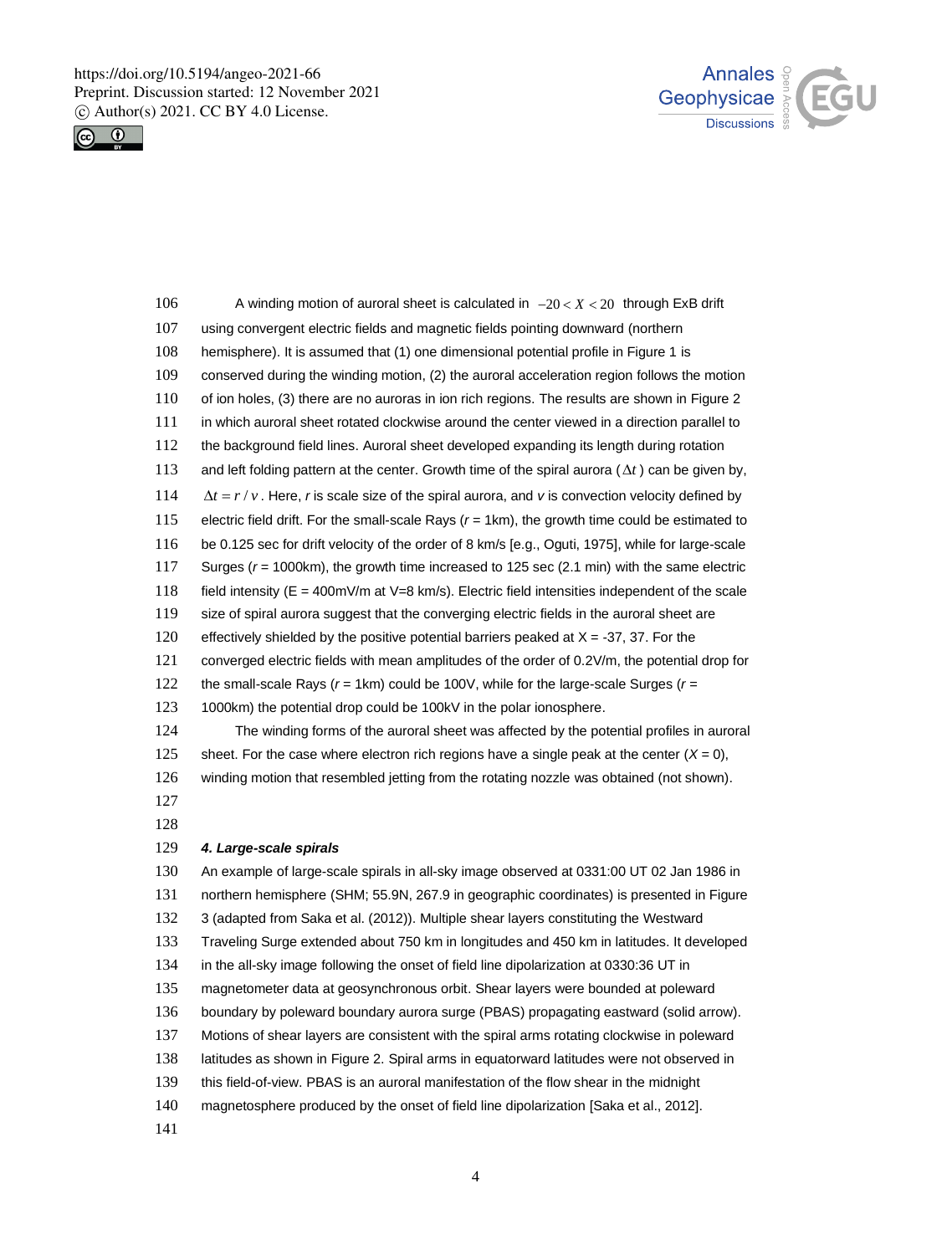https://doi.org/10.5194/angeo-2021-66 Preprint. Discussion started: 12 November 2021  $\circled{c}$  Author(s) 2021. CC BY 4.0 License.





| 142 |                                                                                                 |
|-----|-------------------------------------------------------------------------------------------------|
| 143 | 5. Discussion and Summary                                                                       |
| 144 | The ionospheric injection scenario adequately explains the clockwise deformation of             |
| 145 | auroral arcs in auroral bulge regardless of scale sizes. Parallel electric fields pointing      |
| 146 | upward originated from the ion holes would draw upward field-aligned currents. Current          |
| 147 | sheet model may not be applicable to the ionospheric injection scenario, because drivers        |
| 148 | (ion holes) rotated in the polar ionosphere to produce spiral auroras not subject to field line |
| 149 | mapping. The ionospheric injection scenario is consistent with the charge sheet model,          |
| 150 | though ion holes were not produced by the electron beams but rather by the evaporation of       |
| 151 | cold ions. The longitudinal scale size of ion holes may be determined by the longitudinal       |
| 152 | width of the equatorward flow channels created by the transient electric fields. In large-      |
| 153 | scale channels extending 100s km in east-west direction, smaller scale channels may be          |
| 154 | embedded to generate meso- and small-scale spirals.                                             |
| 155 |                                                                                                 |
| 156 |                                                                                                 |
| 157 | 6. Data availability                                                                            |
| 158 | No data sets were used in this article.                                                         |
| 159 |                                                                                                 |
| 160 | 7. Competing interest                                                                           |
| 161 | The author declares that there is no conflict of interest.                                      |
| 162 |                                                                                                 |
| 163 |                                                                                                 |
| 164 |                                                                                                 |
| 165 | <b>References</b>                                                                               |
| 166 | Angelopoulos, V., Baumjohann, W., Kennel, C.F., Coronitti, F.V., Kivelson, M.G., Pellat, R.,    |
| 167 | Walker, R.J., Luhr, H., and Paschmann, G.: Bursty bulk flows in the inner central               |
| 168 | plasma sheet, J.Geophys.res., 97, 4027-4039, 1992.                                              |
| 169 | Borovsky, J.E.: Auroral arc thickness predicted by various theories, J.Geophys.Res., 98,        |
| 170 | 6101-6138, 1993.                                                                                |
| 171 | Forsyth, C., Sergeev, V.A., Henderson, M.G., Nishimura, Y., and Gallardo-Lacourt, B.:           |
| 172 | Physical processes of meso-scale, dynamic auroral forms, Space Sci. Rev. 216:46,                |
| 173 | https://doi.org/10.1007/s11214-020-00665-y, 2020.                                               |
| 174 | Hallinan, T.J.: Auroral spirals 2. Theory, J. Geophys. Res., 81, 3959-3965, 1976.               |
| 175 | Hallinan, T.J., & Davis, T.N.: Small-scale auroral arc distortions. Planet Space Sci., 18,      |

1735-1744, 1970.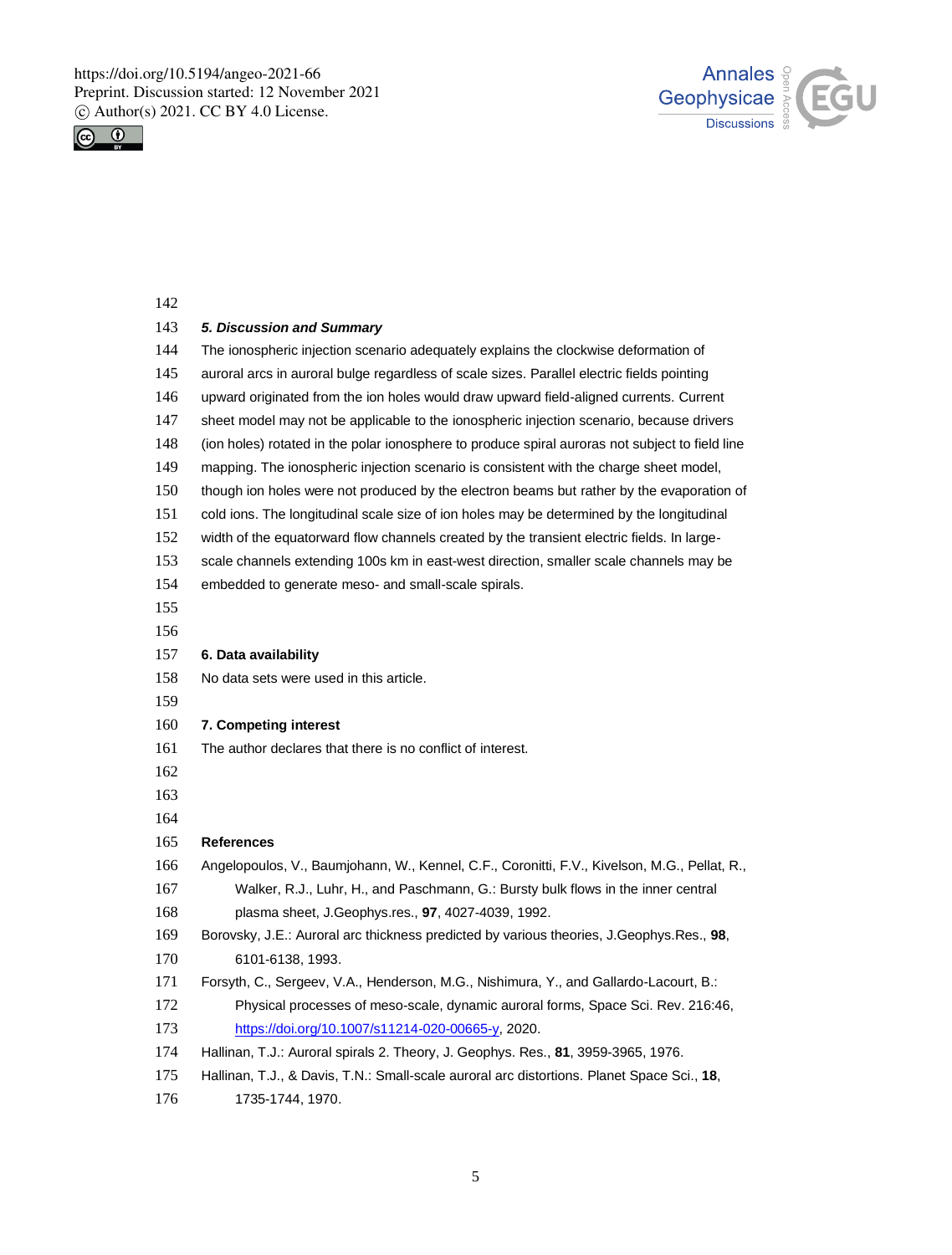https://doi.org/10.5194/angeo-2021-66 Preprint. Discussion started: 12 November 2021  $\circled{c}$  Author(s) 2021. CC BY 4.0 License.<br> $\circled{c}$ 





| 177 | Kelley, M.C.: The earth's ionosphere: plasma physics and electrodynamics, Academic             |
|-----|------------------------------------------------------------------------------------------------|
| 178 | Press, Inc., 1988.                                                                             |
| 179 | Nikolaev, A.V., Sergeev, V.A., Tsyganenko, N.A., Kubyshkina, M.V., Opgenoorth, H.,             |
| 180 | Singer, H., & Angelopoulos, V.: A quantitative study of magnetospheric field line              |
| 181 | deformation by a two-loop substorm current wedge, Ann. Geophys., 33, 505-517,                  |
| 182 | 2015.                                                                                          |
| 183 | Oguti, T.: Rotational deformations and related drift motions of auroral arcs. J. Geophys.      |
| 184 | Res., 3861-3865, 1974.                                                                         |
| 185 | Oguti, T.: Similarity between global auroral deformations in DAPP photographs and small        |
| 186 | scale deformations observed by a TV camera. J. Atmos. Terr. Phys., 87, 113-1418,               |
| 187 | 1975.                                                                                          |
| 188 | Oguti, T.: Observations of rapid auroral fluctuations, J. Geomag. Geoelectr., 30, 299-314,     |
| 189 | 1978.                                                                                          |
| 190 | Oguti, T.: Introduction to auroral physics (in Japanese), Edited by Solar-Terrestrial          |
| 191 | Environment Laboratory, Nagoya University, 2010.                                               |
| 192 | Runov, A., Angelopoulos, V., Zhou, X.-Z., Zhang, X.-J., Li, S., Plaschke, F., and Bonnell, J.: |
| 193 | A THEMIS multicase study of dipolarization fronts in the magnetotail plasma sheet,             |
| 194 | J.Geophys.Res., 116, A05216, doi:10.1029/2010JA016316, 2011.                                   |
| 195 | Saka, O., Hayashi, K., and Koga, D.: Periodic aurora surge propagating eastward/westward       |
| 196 | at poleward boundary of aurora zone during the first 10 min intervals of Pi2 onset,            |
| 197 | J.Atmos.Solar Terr.Phys., 80, 285-295, 2012.                                                   |
| 198 | Saka, O.: A new scenario applying traffic flow analogy to poleward expansion of auroras,       |
| 199 | Ann. Geophys. 37, 381-387, 2019.                                                               |
| 200 | Saka, O.: lonospheric control of space weather, Ann. Geophys. 39, 455-460, 2021.               |
| 201 | Stenbaek-Nielsen, H.C., Hallinan, T.J., and Peticolas, I.: Why do auroras look the way they    |
| 202 | do?, Eos, 80, 193-204, 1999.                                                                   |
| 203 |                                                                                                |
| 204 |                                                                                                |
| 205 |                                                                                                |
| 206 |                                                                                                |
| 207 |                                                                                                |
| 208 |                                                                                                |
| 209 |                                                                                                |
| 210 |                                                                                                |
| 211 |                                                                                                |
| 212 |                                                                                                |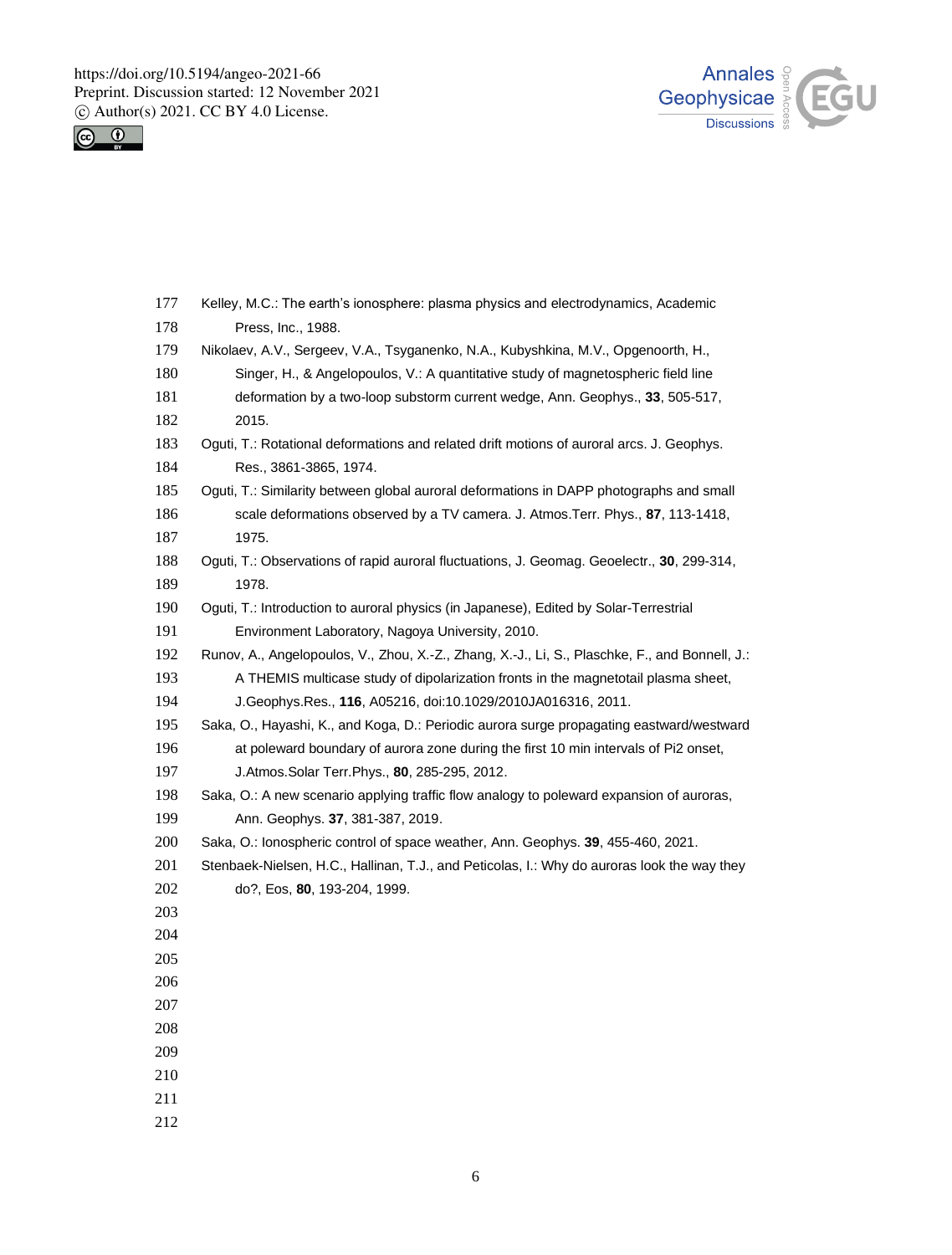https://doi.org/10.5194/angeo-2021-66 Preprint. Discussion started: 12 November 2021  $\odot$  Author(s) 2021. CC BY 4.0 License.







## **Figure 1**

- 213 Distribution of electrostatic potentials  $(\Phi,$  blue), electric fields  $(E,$  green), and density
- difference between ions and electrons ( $n_i n_e$ , red) in one dimensional ion hole model. X is 214
- 215 positive eastward. Winding motion of the negative potential region marked by dotted arrow
- 216 is shown in Figure 2. See text for details.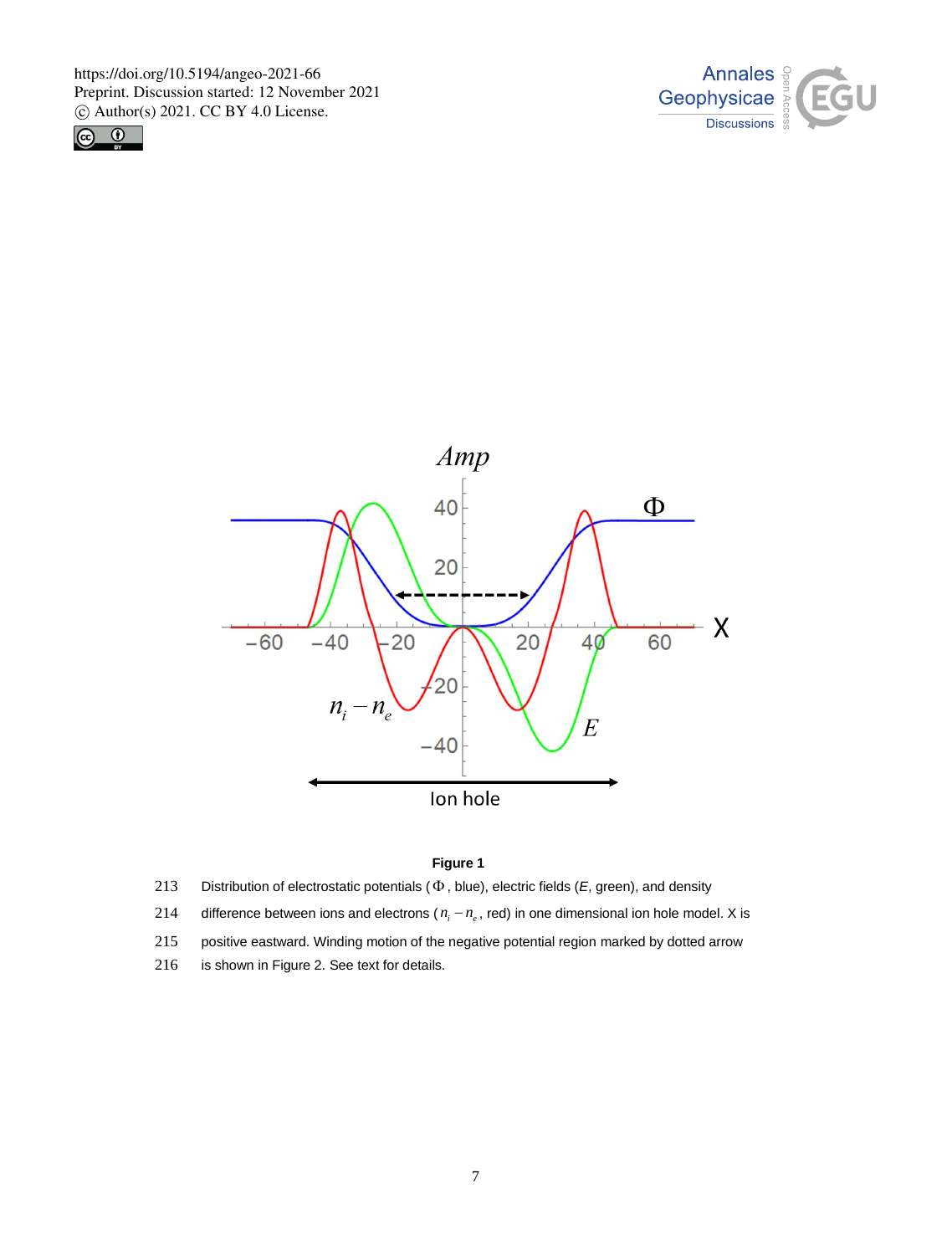https://doi.org/10.5194/angeo-2021-66 Preprint. Discussion started: 12 November 2021  $\odot$  Author(s) 2021. CC BY 4.0 License.







## **Figure 2**

- 217 The auroral sheet initially in the east-west directions in black (T=0) deformed to red (T=Δt)),
- 218 green (T=2Δt), blue (T=3Δ), and to purple (T=4Δt) in X-Y plane. X is east and Y is north.
- 219 The ExB drift rotated each element of the auroral sheet represented by dots clockwise
- 220 viewed in a direction parallel to the background field lines. Direction of magnetic fields is
- 221 into the page.